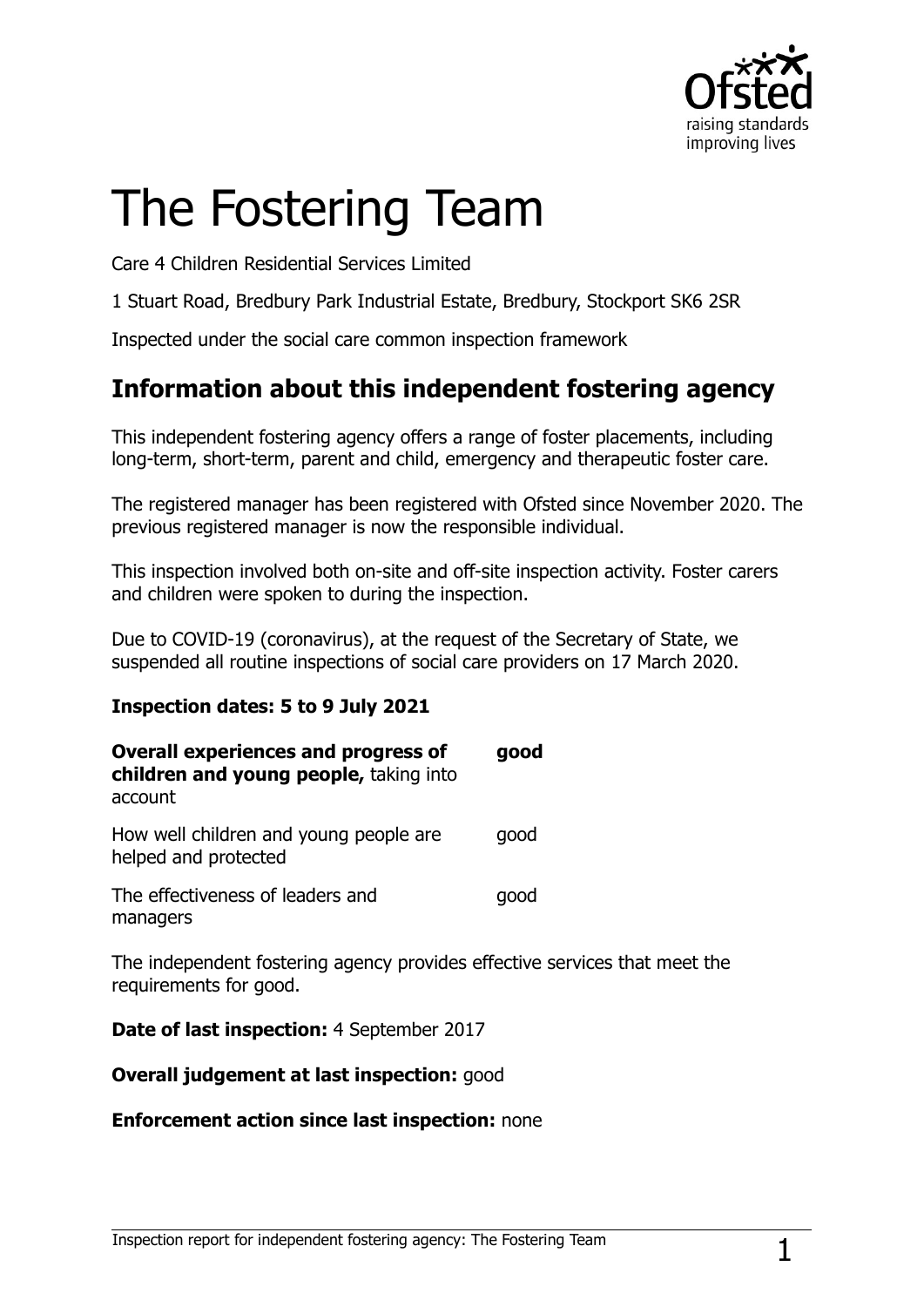

# **Inspection judgements**

#### **Overall experiences and progress of children and young people: good**

At the time of the inspection, the agency had 49 fostering households caring for 82 children. The agency has almost doubled in size since the last inspection in September 2017.

A key strength of the agency is its commitment to increasing children's stability by providing them with long-term foster care. Some children continue to live with their foster carers when they reach 18 years of age. This clearly reflects the agency's child-centred ethos and practice.

The agency is successful at keeping sibling children together. This helps the children to sustain a positive family identity and a strong sense of belonging.

Leaders, staff and foster carers are aspirational for the children. This is demonstrated in the exceptional educational achievements for some children. For example, some children are attending university.

Children enjoy personalised care and support, and they thrive. This is reflected in a commissioner's comments: 'The carers have shown a great amount of commitment to the child, and they have been outstanding. They do their upmost to make sure the child feels secure, safe and loved.'

Despite the COVID-19 pandemic, children have continued to take part in activities and have fun. For example, the agency organised a virtual quiz, a talent contest and Christmas celebrations for the children and foster families. The carers and children benefited from the leaders' and staff's unwavering support during the pandemic.

The foster carers are supported extremely well. One carer described the agency as 'fantastic'. Another foster carer said, 'My supervising social worker is brilliant. I couldn't have got through the year without her and the team. She has been amazing.'

The agency promotes equality and diversity well. It ensures that the foster carers have a good understanding of the children's cultural identity and needs. However, some foster carers had not been provided with training on the specific needs of the children in their care, such as self-harm, foetal alcohol syndrome and autism spectrum disorder.

Although the children are consulted on a regular basis, the agency does not always do this in a meaningful way. For example, seeking the children's views for the foster carers' annual reviews. On one occasion, the agency did not act swiftly when a child raised some concerns about their foster carer.

The matching process is effective. As a result, many children are settled and enjoy long-term permanent care. However, the rationale for matching children with foster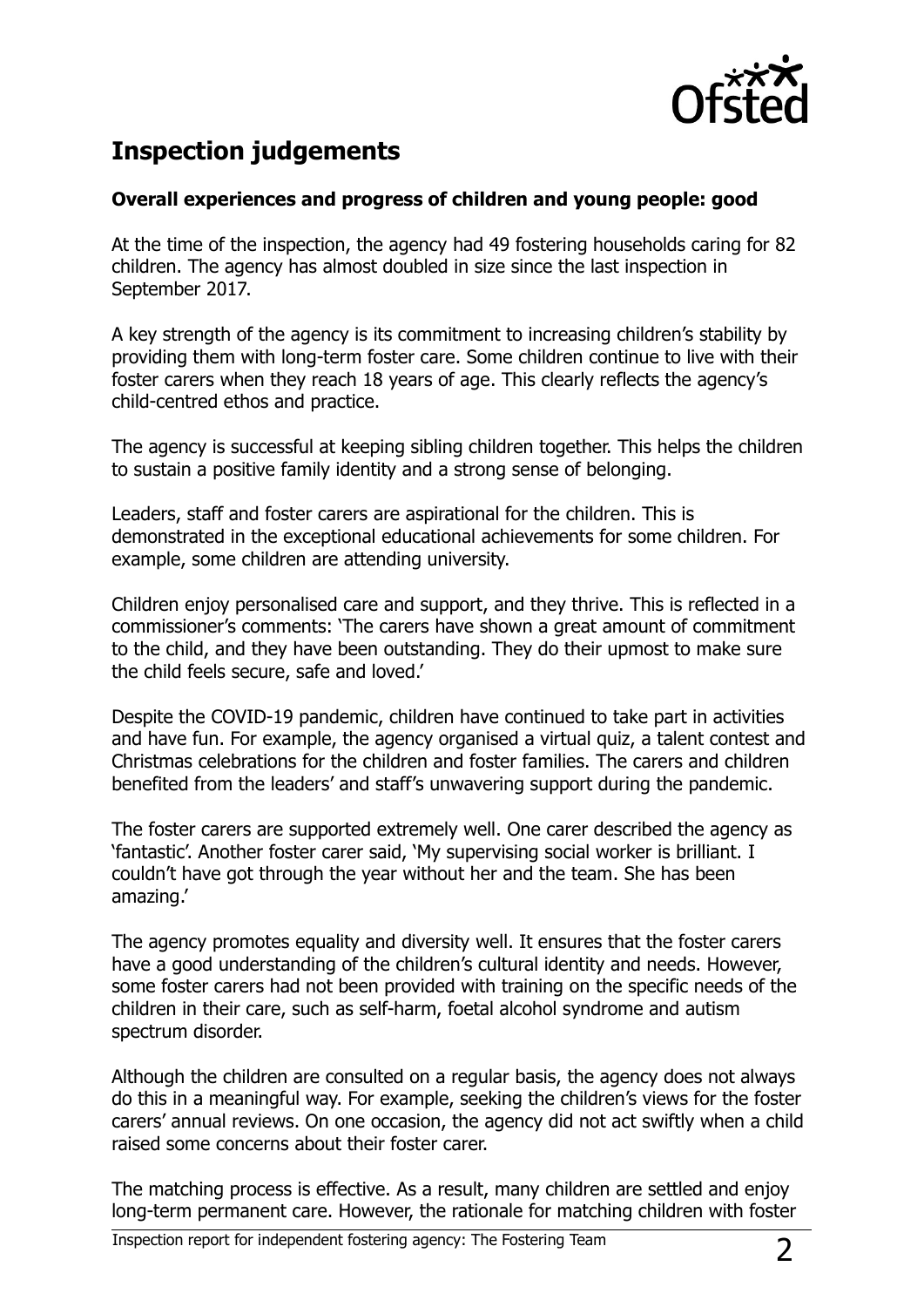

carers is sometimes poorly recorded. For example, important matching considerations, such as the child's needs, foster carers skills and the potential effect on current family members, are not consistently recorded. Consequently, some records do not provide sufficient information to enable robust scrutiny of the matching decisions.

The agency's placement plans are not routinely updated. Therefore, any changes made to children's care arrangements are not being clearly documented on the children's files. This recording shortfall could lead to inconsistent practice.

#### **How well children and young people are helped and protected: good**

On the rare occasion when children go missing from care, the agency takes swift action to ensure that they are quickly located and safely returned to their foster home.

The recruitment and approval of foster carers are robust. Approval assessments are thorough. All required checks are undertaken prior to the application being presented to panel. Furthermore, the agency's panel and decision maker have a strong safeguarding focus. Children's welfare and safety are clearly at the centre of this agency's practice.

Allegations and complaints are responded to effectively. Outcomes of investigations are used to inform future practice. Continuous reflection and learning from allegations and complaints further enhances children's welfare and safety.

The unannounced visits, which involve children being spoken to alone, act as an additional safeguarding measure to ensure that the children are safe and feel safe.

The routine health and safety checks of the foster carers' home provide reassurance that the children are living in a safe, secure and comfortable environment.

The foster carers value the agency's out-of-hours support. This service provides the foster carers with consistent guidance and support during times of crisis.

Some shortfalls in recruitment practice were identified. This was in relation to consistently obtaining references from current or most recent employers.

Foster carers do not have sufficient knowledge to help them to suitably respond when children self-harm with a ligature. The leaders acknowledge this shortfall, and training relating to safely removing ligatures has been sourced for foster carers and staff.

#### **The effectiveness of leaders and managers: good**

Leaders and managers are highly motivated and ambitious for the agency. They have a clear vision for developing the agency and understand its strengths and areas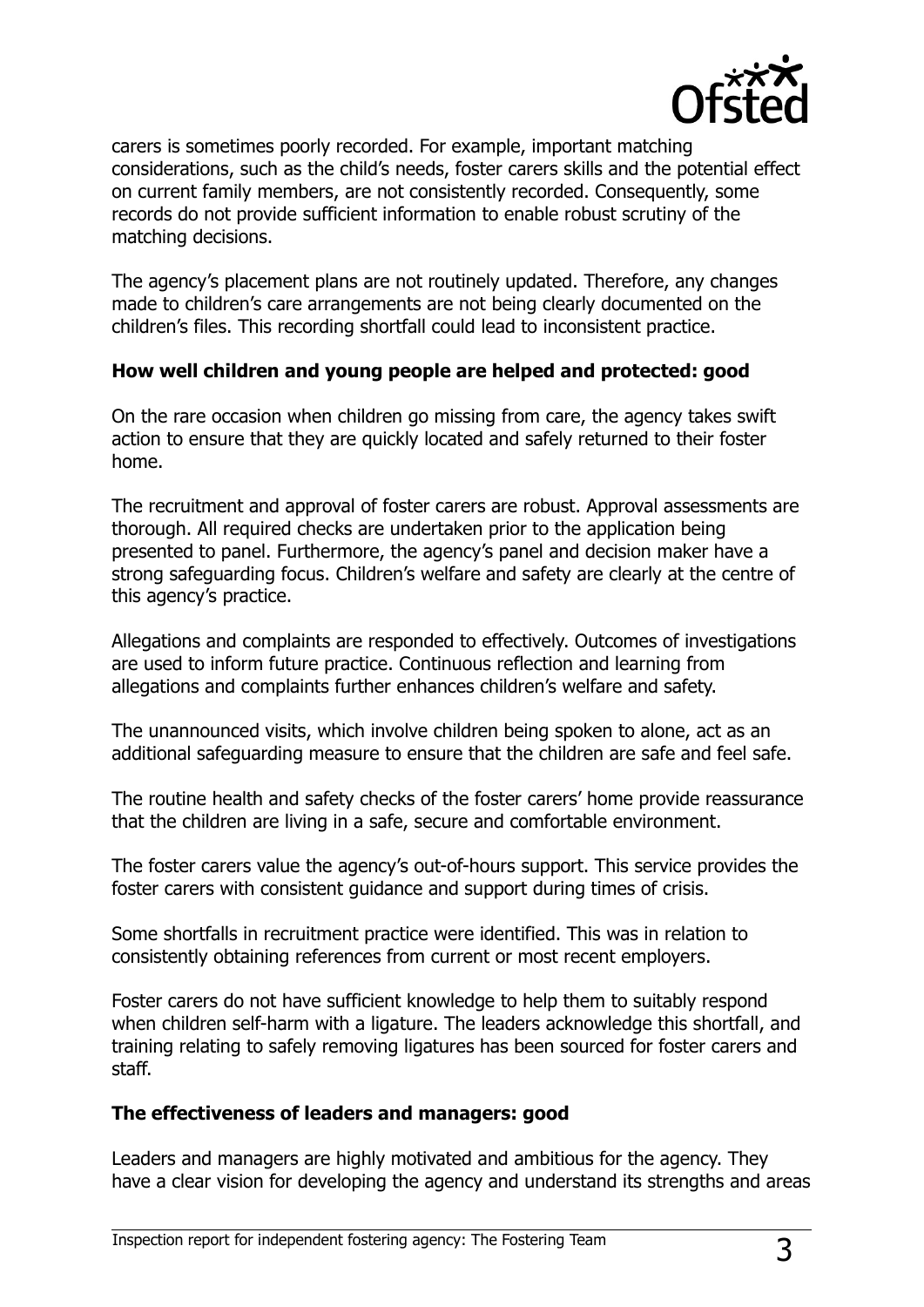

for development. For example, they have plans to expand the therapeutic input so that more foster carers can access this support.

The registered manager is suitably qualified and experienced. He is child-centred and a strong advocate for the foster carers and children. This is demonstrated in the children's positive experiences and improved outcomes.

As a co-founder of the agency in 2012, the responsible individual has been involved with its development from the start. Her commitment and passion for the agency, foster carers and children is unwavering.

Undoubtedly, leadership is strong. Managers are visible and approachable. One foster carer said, 'It is a family, not a fostering agency. I feel like I have an extended family. I get the support, and I know what is expected of me.'

The staff work well as a team. The registered manager ensures that they have time to reflect on their practice and opportunities to continue to learn and develop. This is achieved through regular professional supervision, on-going training and performance appraisals.

The registered manager and staff work collaboratively with other professionals to ensure that the children's needs are suitably assessed and met. Communication between the agency and professionals, including social workers and commissioners, is good. As a result, the agency has built strong partnerships with all professionals involved in the children's care.

Monitoring systems are an area for development. This is in relation to the monitoring of foster carers training and improved oversight of all children's progress and experience.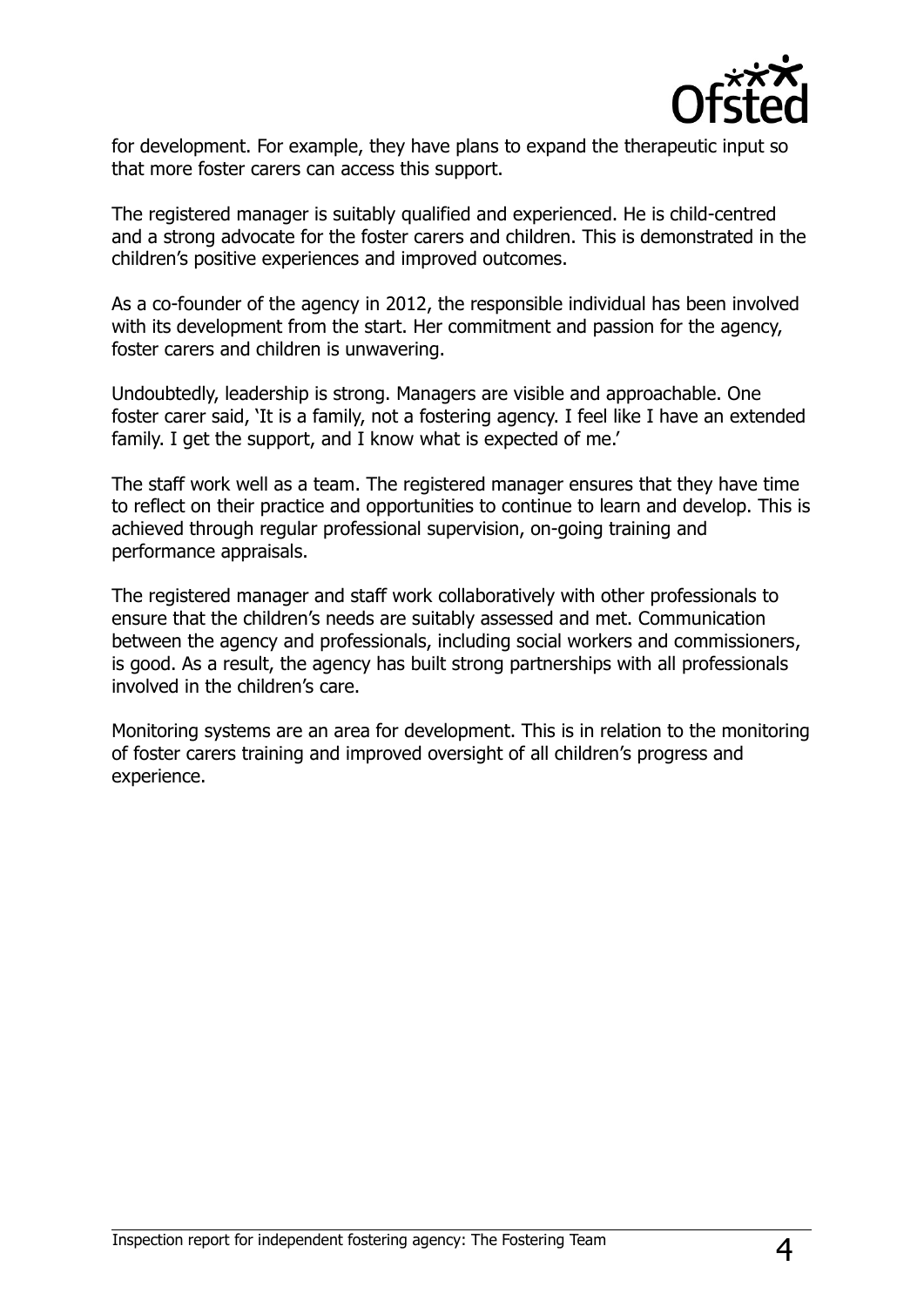

## **What does the independent fostering agency need to do to improve? Recommendations**

- The registered person should ensure that children's views, wishes and feelings are acted upon, unless this is contrary to their interests or adversely affects other members of the foster care household. ('Fostering Services: National Minimum Standards', 1.1). In particular, obtain children's views for foster carers' annual reviews in a meaningful way and take swift action when necessary.
- The registered person should ensure that foster carers actively safeguard and promote the welfare of foster children. ('Fostering Services: National Minimum Standards', 4.3) In particular, that foster carers are aware of and implement the strategies in place to protect children who self-harm.
- The registered person should ensure that the fostering service only suggests foster carers to local authorities as a potential match for a child if the foster carer can reasonably be expected to meet the child's assessed needs and the potential impact on existing household members is considered. ('Fostering Services: National Minimal Standards', 15.1) In particular, ensure that the agency's records clearly detail the rationale for matching the child with the fostering household.
- The registered person should ensure that safe recruitment practice is consistently followed when appointing staff and panel members. ('Fostering Service: National Minimum Standards', 19.2) In particular, obtaining references from the applicant's current or most recent employer.
- The registered person should ensure that support and training is made available to foster carers to assist them in meeting the specific needs of the children they are caring for or are expected to care for. ('Fostering Services: National Minimum Standards', 20.8) In particular, provide foster carers with training that reflects the children's specific needs, for example self-harm, foetal alcohol syndrome and autism spectrum disorder.
- The registered person should ensure that there are clear and effective procedures in place for monitoring and evaluating the activities of the service and the agency's impact on all children's progress. ('Fostering Services: National Minimum Standards', 25.1) In particular, improve the systems for monitoring all children's progress and foster carers training and development.
- The registered person should ensure that all decisions and reasons for them are clearly recorded and are signed and dated. ('Fostering Services: National Minimum Standards', 26.5) In particular, the agency's placement plans are routinely updated.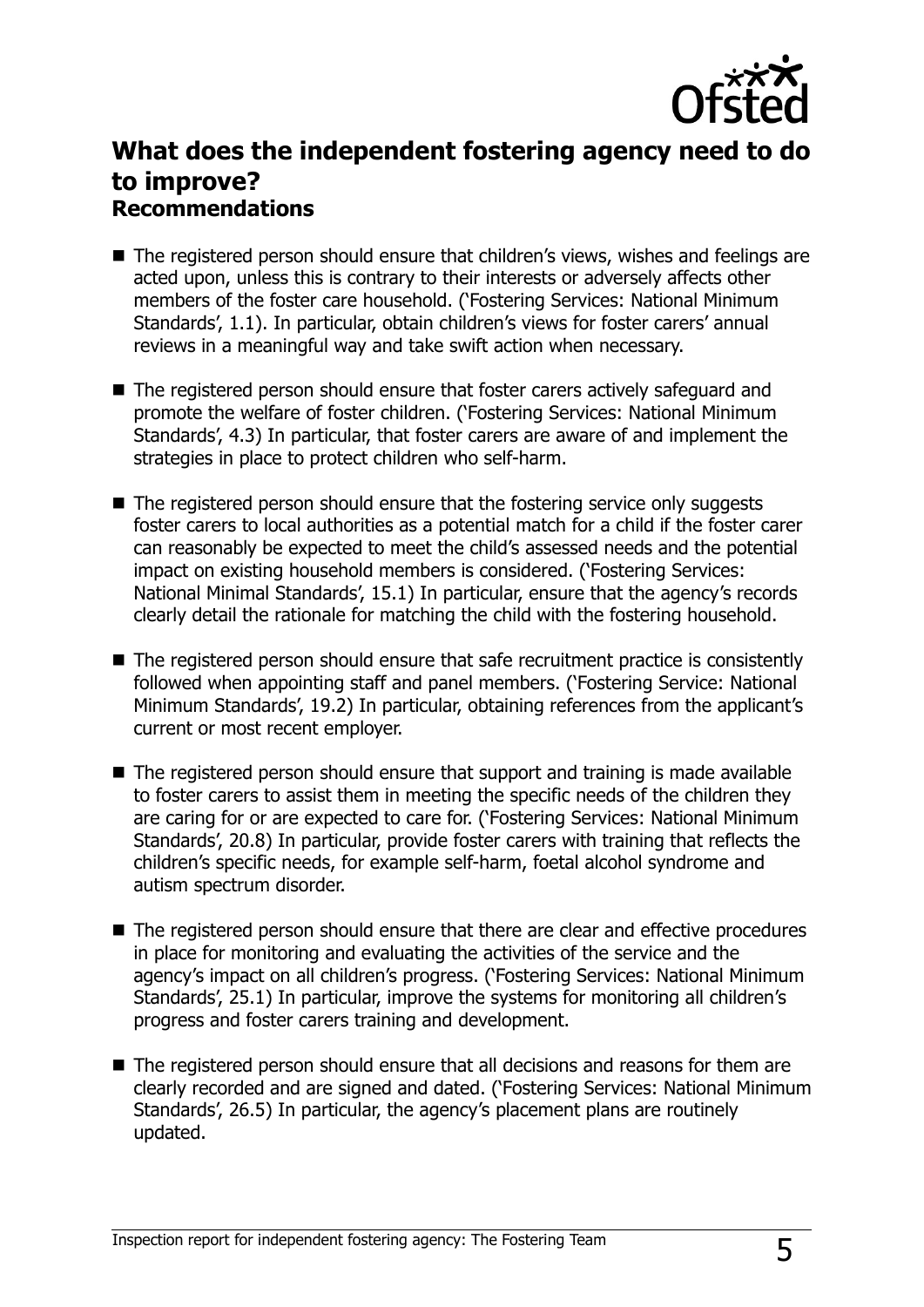

## **Information about this inspection**

Inspectors have looked closely at the experiences and progress of children and young people using the 'Social care common inspection framework'. This inspection was carried out under the Care Standards Act 2000 to assess the effectiveness of the service, how it meets the core functions of the service as set out in legislation, and to consider how well it complies with the Fostering Services (England) Regulations 2011 and the national minimum standards.

### **Independent fostering agency details**

**Unique reference number:** 1244533

**Registered provider:** Care 4 Children Residential Services Limited

**Registered provider address:** 1 Stuart Road, Bredbury Park Industrial Estate, Bredbury, Stockport SK6 2SR

**Responsible individual:** Louisa Iqbal

**Registered manager:** Anthony Turner

**Telephone number:** 0161 483 4769

**Email address:** louisa.iqbal@thefosteringteam.co.uk

## **Inspectors**

Marina Tully, Social Care Inspector Caroline Bertram, Social Care Inspector